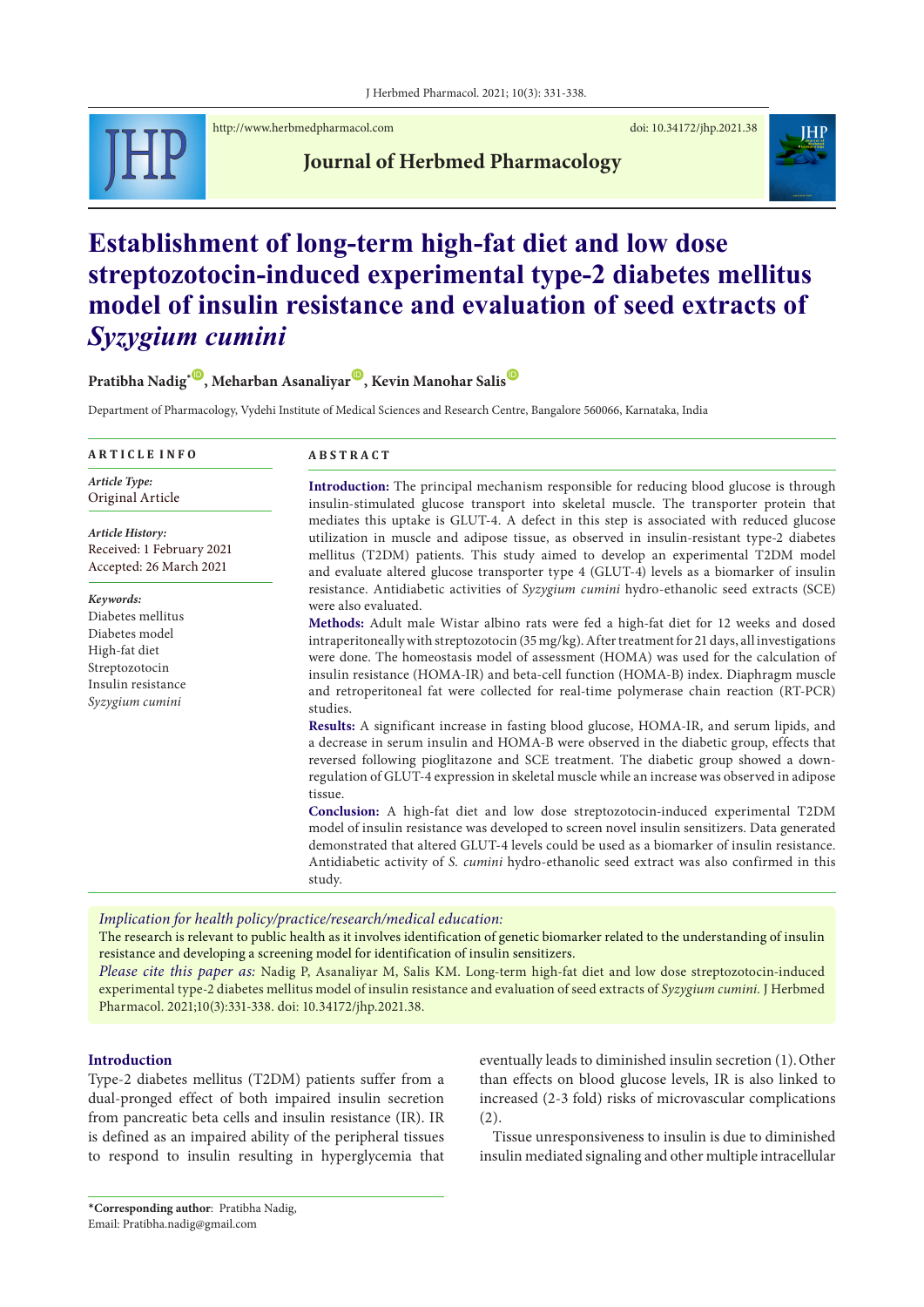### Nadig et al

defects of post-receptor interaction. Glucose transport into skeletal muscle through GLUT-4 is considered an important step for whole-body glucose uptake. This has a primary role in IR in T2DM (3).GLUT-4 translocates itself to the cell membrane and mediates insulin stimulated glucose transport by activating the phosphatidylinositol 3-kinase (PI3K)/phosphorylated protein kinase B (P-AKT) pathway (4).

Defects in GLUT-4 translocation have been shown to be linked to reduced glucose utilization in muscle and adipose tissues of insulin-resistant T2DM patients (5). Such deficiencies could be due to genetic and/or acquired factors. Moreover, there is a strong association between IR and expression of solute carrier family 2 member 4 (SLC2A4) genes that code for GLUT-4 in skeletal muscle membranes (3). GLUT-4 knockout mice have shown development of IR and diabetes (6).

In a study, high fat diet for 2 weeks followed by a single intraperitoneal dose of streptozotocin (35 mg/kg) in rats increased IR by 10 times (7). Also, pioglitazone and extracts of *Tinospora cordifolia* could reverse the effects of a combination of high fat and high sugar diet along with streptozotocin (8). An enhanced expression of PPAR gamma in the liver, skeletal muscle, and adipose tissue, and a consequent reduction of GLUT-4 translocation and expression in diabetic models following a 2-week high fat diet in conjunction with low dose streptozotocin treatment were also reported. These effects could be reversed with gallic acid (9).

The models described above have been successful in inducing IR but have used either a shorter duration of highfat diet, like 10 days, or up to a longer period of four weeks. Further, they simulated certain metabolic abnormalities in individuals at risk for developing T2DM because of IR or early diabetes and not proven T2DM. Hence, we wanted to develop a model for established T2DM where there would be IR along with reduced pancreatic beta cell function. Since the pathogenesis of T2DM in humans involves the development of diabetes due to altered lifestyle, including changes in dietary habits like regular intake of high fat foods, we felt that it is worth evaluating the influence of long term high-fat diet in rat model (11). Moreover, there is limited literature available with regards to the expression of GLUT-4 genes in such experimental diabetic models. Hence, we aimed to develop an animal model with an altered GLUT-4 expression similar to that observed in humans. The specific objectives were to observe the effect of a long term (12 weeks) high fat diet followed by administration of a low dose streptozotocin on Fasting blood glucose (FBG), serum insulin, serum lipids, and the concomitant monitoring of GLUT-4 expression in rat skeletal muscle and adipose tissues. HOMA-IR and HOMA-B, which indicate IR and beta cell function respectively were also included as phenotypic evidence.

Pioglitazone, a thiazolidinedione based insulin sensitizer was chosen as the standard drug for validating this strategy. It improves the expression of PPAR gamma in the liver and skeletal muscle thereby leading to increased GLUT-4 translocation into these tissues (9).

*Syzygium cumini* called Eugenia jambolana is a medicinal plant with antidiabetic properties. The aqueous and ethyl acetate fractions of hydro-methanolic seed extracts of this plant have shown significant anti-diabetic activity in streptozotocin-induced diabetes when dosed for 21 days and 35 days, respectively in Wistar albino rats at a dose of 200 mg/kg (10,12). During our preliminary anti-diabetic studies with the hydro-ethanolic seed extract of *S. cumini* at doses of 100, 200 and 400 mg/kg in Wistar albino rats, we observed a significant reduction in the FBG in rats fed with high-fat diet and streptozotocin-induced T2DM (dosed with 200 mg/kg) (unpublished data). Hence the same was taken as another control.

### **Materials and Methods**

This study was conducted following approval by the Institutional Animal Ethics Committee (VIMS/1AEC/2016/02), which is registered under CPCSEA. All experimental protocols were carried out based on the ethical principles stipulated by the CPCSEA.

The standardized hydro-ethanolic seed extract of *S. cumini* was procured from Natural remedies Pvt Ltd, Bangalore. (Batch number; FSCEX/2015090001). This extract was standardized to contain polyphenols (29.4% by spectrophotometry) and ellagic acid (2.8% by high performance liquid chromatography, HPLC). The certificate of analysis indicates that the heavy metal content, microbial counts, aflatoxin, and residual solvents were as per the standards laid down by British Pharmacopeia (BP) and United States Pharmacopeia Standards (USP) (data on file). The procedure followed by the manufacturer was as follows: briefly, the powdered raw material was first extracted with 50% ethanol under reflux at 70°C and the solvent filtered. The remaining raw material was once again kept for reflux with fresh 50% ethanol for one hour, the process again repeated twice and then filtered. The liquid filtrates were combined, concentrated using Rota-Vapour under vacuum to get a thick paste at a temperature not more than 60°C of the hydro ethanolic extract. These extractions resulted in a final yield of ~20%.

### Experimental animals

Healthy adult male inbred Wistar albino rats aged 3-4 months weighing 180-200 g were housed in polypropylene cages with clean paddy husk bedding, maintained under controlled temperature of  $25^{\circ}$ C  $\pm$  2°C. A 12-hour light/ dark cycle was maintained with food and water provided ad libitum.

### Induction of diabetes

A high-fat diet comprising vanaspati ghee and coconut oil in the ratio of 3:1 (v/v) was introduced (3 mL/kg) via an intra-gastric tube (8) once a day for 12 weeks in addition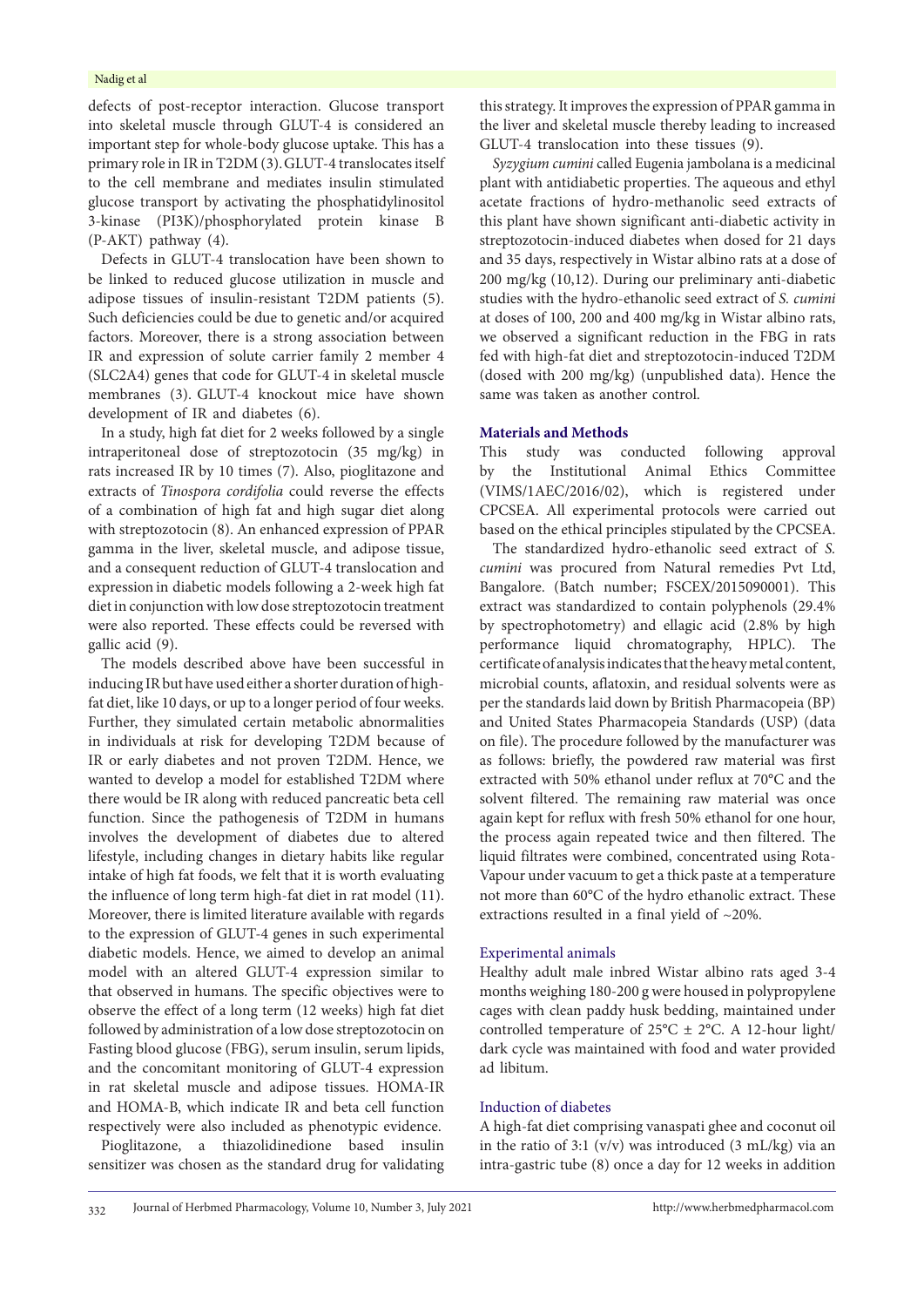to the standard chow provided in the form of pellets. The composition of high-fat diet is given in [Table](#page-2-0) 1. After 12 weeks, a single intraperitoneal injection of freshly prepared streptozotocin (35 mg/kg in 0.1M citrate–phosphate buffer, pH 4.5; Sigma Aldrich) was given. In order to prevent sudden hypoglycemia, immediately following streptozotocin injection on the first day, the animals were given 10% glucose and 1% normal saline orally. For the next two consecutive days, 5% glucose and 1% saline were given. The animals were then stabilized for 1 week after which they were evaluated for FBG and fasting serum insulin using Contour TS Clinical Glucometer and rat insulin ELISA kit (KINESISDx, LA, USA, Catalog number: K11-0708, Lot number: RI0118), respectively. The serum triglycerides and serum cholesterol were estimated using the procedures outlined in commercial kits (Agappe Diagnostics Ltd. Ernakulam, India). Blood samples for biochemical investigations were collected through retroorbital puncture.

### Estimation of IR and pancreatic β-cell function

IR and β-cell functions were mathematically calculated by the homeostasis model assessment method (HOMA). The following equations were used for the calculations (13):

### *HOMA-IR (for Insulin resistance)=(glucose in mmol/L)/22.5*

*HOMA-B (for beta cell function)=(20XFasting insulin mI U/L) /(Fasting glucose in mmol/L-3.5)*

The animals with FBG above 200 mg/dL were selected and randomly allocated to experimental groups.

#### Experimental design

Six animals were given a normal diet, and 25 animals received a high-fat diet for 12 weeks, followed by streptozotocin. Twenty-two animals showed FBG above 200 mg/dL, which were divided into the diabetic group, pioglitazone group, and SCE group**.** Since the diabetic group without treatment was likely to show some mortality based on prior pilot studies, more animals were allocated to this group.

Groups:

- Normal: normal animals that received the vehicle (1% carboxymethylcellulose) (CMC) in water.
- Diabetic: diabetic animals that received only CMC
- Pioglitazone: diabetic animals treated with pioglitazone (10 mg/kg in CMC)
- SCE: diabetic animals treated with SCE (200 mg/kg in CMC)

Treatments were given orally once a day for 21 days. The animals were observed daily, and their food intake, body weight, and general health conditions were monitored. All the investigations mentioned above were repeated after 21 days of treatment. Thereafter, animals were sacrificed by

#### *GLUT-4* expression in experimental diabetes

<span id="page-2-0"></span>

|  | Table 1. Composition of the high-fat diet provided to Wistar albino rats |  |  |  |  |
|--|--------------------------------------------------------------------------|--|--|--|--|
|--|--------------------------------------------------------------------------|--|--|--|--|

| Components        | Indian vanaspati | Coconut oil |
|-------------------|------------------|-------------|
| Ratio             | Three parts      | One part    |
| Percentage of TFA | >20%             | 9%          |
| Percentage SFA    | >60%             | $-90%$      |

Abbreviations: TFA, trans-fatty acid; SFA, saturated fatty acid.

anesthesia with an overdose of ether, and their diaphragm and retroperitoneal fat collected for further analysis.

# Expression of GLUT-4 gene using real-time polymerase chain reaction/quantitative polymerase chain reaction (RT-PCR/qPCR)

The dissection of animals was carried out in the department of pharmacology at our institute. Three animals from each group were sacrificed. The diaphragms and retroperitoneal fat were collected. Tissues were snapfrozen in liquid nitrogen and stored in the deep freezer at -80º C until further analysis.

RNA was extracted from the retroperitoneal fat and diaphragm muscle by the standard Trizol (Ambion Cat#15596018) RNA extraction method as per the manufacturer's instructions using Qiagen RNeasy mini kit column. The isolated total RNA was quantified by measuring absorbance at 260 nm (NanoDrop, ND2000), and the purity assessed using 260/230 and 260/280 ratios for salts and protein contamination, respectively. The integrity of total RNA was assessed in bio-analyzer (Agilent 2000, Agilent Technologies USA) using RNA 6000 Nano Lab Chip (Agilent Technologies, USA). RNA integrity (RIN) was calculated by considering 18S and 28S ribosomal RNA ratios and baseline correction factors. The samples with >6 RIN were considered for relative quantification.

The primers were designed for selected genes using Primer 3 Plus online primer design software considering the exonic and coding region of the transcripts. The designed primers were analyzed for their specificity by In-Silico PCR in NCBI-BLAST online bio-informatics tool, and the primer characteristics were analyzed in multiple primer analyzers (Thermo Scientific, USA) for the possibility of primer dimer formation. The primer sequence, which qualified all the quality criteria, were processed for synthesis on a 10 nm scale and purified by HPLC. The genes coding for β-actin and GLUT-4 were selected as housekeeping and test gene for the study. The following primers were used

- 1. ACTIN\_FP AAGGCCAACCGTGAAAAGATGA.
- 2. ACTIN\_RP CCAGAGGCATACAGGGACAACA
- 3. GLUT-4\_FP TTGTGGCCGAGCTCTTCAGC;
- 4. GLUT-4\_RP GGGACCCATAGCATCCGCAA.

### Real-time PCR (RT-PCR/qPCR)

The expression levels of selected genes were analyzed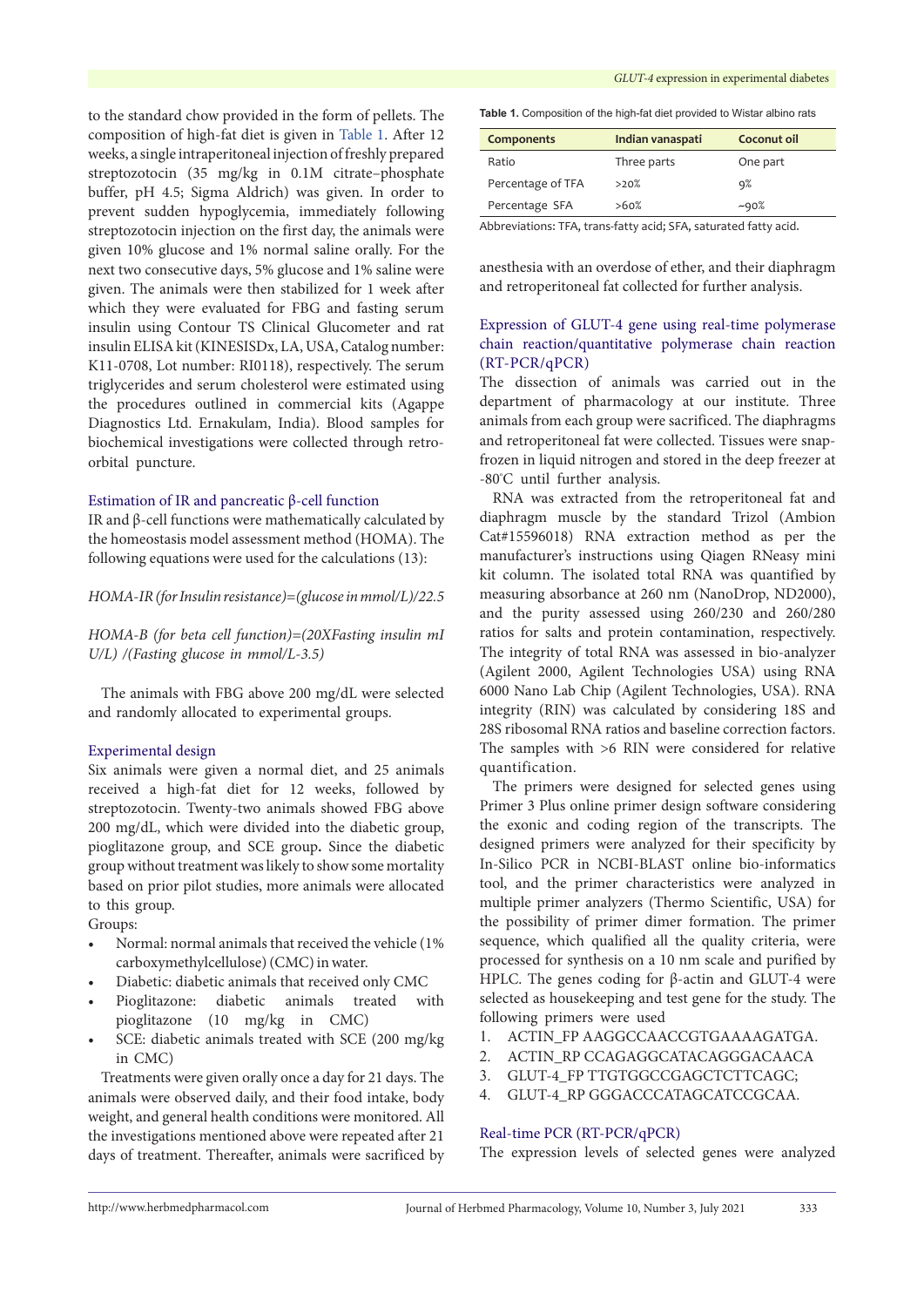### Nadig et al

using SYBR Green chemistry (Brilliant II SYBR Green qPCR master mix, Agilent Technologies, USA) in a Strata gene mx3005P instrument (Agilent Technologies, USA). The amplification cycling conditions were as follows: Initial denaturation for 95°C for 10 minutes followed by 40 cycles of 95°C for 30 seconds, 60°C for 30 seconds. The mean Ct value of technical replicates was used to calculate the relative expression level of genes. The relative quantification of genes was analyzed using standard 2^- ∆∆Ct as described by Pfaffl (14). GAPDH was used as reference gene to normalize the qPCR experiment.

### Statistical analysis

One way ANOVA was applied to observe the statistical significance. *P*<0.05 was considered statistically significant. All the statistical analysis was performed using SPSS version 21.

### **Results**

# Effect of long-term high fat diet and low dose streptozotocin on body weight, feed intake and general behaviour

 There were no significant differences between the animal groups with regards to body weight, as shown in [Table](#page-3-0) 2. Moreover, there was also no significant difference in feed intake and general behaviour. Twenty-five animals were given a high-fat-diet and six animals were given a normal diet for 12 weeks. No mortality was observed during these 12 weeks in any of these. After injecting streptozotocin to the high-fat-fed animals, 22 showed fasting blood glucose above 200 mg/dL and hence grouped together for the

<span id="page-3-0"></span>**Table 2.** Effect of long-term high fat diet and low dose streptozotocin on rat body weight

| Group           | <b>Body weight in grams</b><br>Day 0 | <b>Bodyweight in grams</b><br>Day 21 |
|-----------------|--------------------------------------|--------------------------------------|
| Normal          | 298.33 ±31.88                        | 326.67±40.82                         |
| <b>Diabetic</b> | 306.67 ±23.38                        | 330± 15.49*                          |
| Pioglitazone    | 303.33± 52.78                        | 330±-53.29*                          |
| SCE             | 305±41.35                            | 331.67±35.44*                        |

The data are expressed as mean ± SD, n=6 per group. SCE, *Syzygium cumini* hydro-ethanolic seed extract; \**P*> 0.05compared to the normal group.

study. Thus these 22 diabetic animals were distributed as follows: 8 in the diabetic group, 7 in each of the treated groups. Two animals in the diabetic group and one in each of the treated groups, died in the initial two weeks after induction on different days. The data reported here is of 6 animals per group as they survived 21 days of treatment. The animals in the untreated diabetic group appeared to be less active as compared to the other group of animals.

# Effect of long-term high fat diet and low dose streptozotocin on diabetic induction, fasting blood glucose, and serum insulin levels

A significant increase in the fasting blood glucose levels and a decrease in serum insulin levels in the diabetic group as compared to the normal rats on day 21 was observed. On the other hand, both pioglitazone and the SCE treatment groups showed a significant reduction in fasting blood glucose along with an increase in plasma insulin levels [\(Table](#page-3-1) 3).

# Effect of the high-fat-diet and low-dose streptozotocin on HOMA IR and HOMA B

As shown in [Table](#page-4-0) 4, there was a significant increase in the HOMA-IR levels and a decrease in the HOMA- B levels in the diabetic group as compared to the normal group that did not change after 3 weeks. HOMA-IR was significantly reversed on treatment with SCE but not with pioglitazone. HOMA-B was increased in the pioglitazone and SCE groups.

Effect of long-term high-fat diet and low dose streptozotocin on serum triglycerides and cholesterol The diabetic group showed elevated levels of both serum triglycerides and cholesterol. Treatment with pioglitazone and SCE showed a statistically significant reduction in these metabolites when compared to the diabetic group [\(Table](#page-4-1) 5).

# Effect of long-term high-fat diet and low dose streptozotocin on GLUT-4 expression in rat diaphragm (fold change)

As seen in [Figure](#page-4-2) 1, in comparison with the normal group, there was a down-regulation of GLUT-4 in the diabetic

<span id="page-3-1"></span>**Table 3.** Effect of long-term high fat diet and low dose streptozotocin on fasting blood glucose and serum insulin levels

| <b>Groups</b>          | FBG (mg/dL)<br>Day 0 | $FBG$ (mg/dL)<br><b>Day 21</b> | Fasting serum insulin (mIU/L)<br>Day 0 | Fasting serum insulin (mIU/L)<br><b>Day 21</b> |
|------------------------|----------------------|--------------------------------|----------------------------------------|------------------------------------------------|
| Normal                 | $73.5 \pm 12.5$      | $78.33 \pm 6.53$               | 14.35±3.05                             | 16.28±4.49                                     |
| Diabetic               | $419.50 \pm 131.38$  | $414.83 \pm 129.16*$           | $6.47 \pm 4.14$                        | $7.13 \pm 3.74*$                               |
| Pioglitazone, 10 mg/kg | $293.00 \pm 143.46$  | $121.50 \pm 53.10**$           | $6.80 \pm 2.55$                        | $15.70 \pm 5.40$ **                            |
| SCE 200 mg/kg          | $306.17 \pm 108.69$  | $96.00 \pm 8.32**$             | $7.99 + 5.15$                          | 12.00± 1.57**                                  |

Abbreviation: FBG, Fasting blood glucose.

Values are expressed as mean± standard deviation (n=6). \**P* < 0.05 compared to the normal control \*\**P* < 0.05 compared to the diabetic control. SCE-*Syzygium cumini* seed hydro-ethanolic extract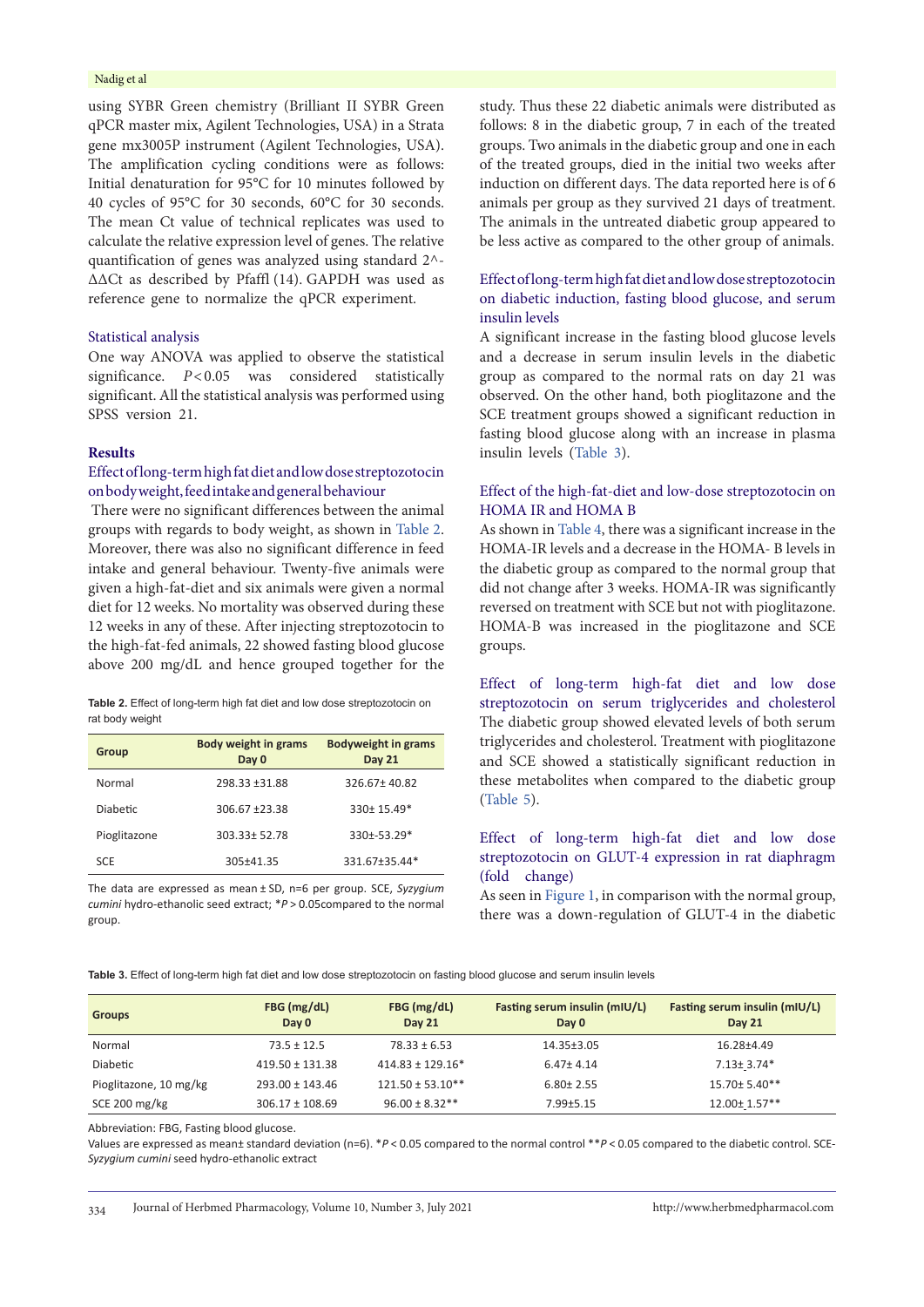<span id="page-4-0"></span>**Table 4.** Effect of long-term high fat diet and low dose streptozotocin on HOMA-IR and HOMA-B

| <b>Groups</b>          | <b>HOMA-IR</b><br>Day 0 | <b>HOMA-IR</b><br><b>Day 21</b> | <b>HOMA-B</b><br>Day 0 | <b>HOMA-B</b><br><b>Day 21</b> |
|------------------------|-------------------------|---------------------------------|------------------------|--------------------------------|
| Normal                 | $2.61 \pm 0.70$         | $3.14 \pm 0.81$                 | $68.15 \pm 18.93$      | $72.08 \pm 23.10$              |
| Diabetic               | $6.15 \pm 3.46$         | $6.95 \pm 3.81*$                | $6.62 \pm 3.17$        | $8.61 \pm 3.82*$               |
| Pioglitazone, 10 mg/kg | $4.41 \pm 1.07$         | $4.72 \pm 2.80**$               | $6.89 \pm 6.23$        | $52.15 \pm 37.04**$            |
| SCE 200 mg/kg          | $5.85 \pm 3.70$         | $2.85 \pm 0.46$ **              | $6.76 \pm 6.98$        | $41.72 \pm 6.44**$             |

SCE, *Syzygium* cumini seed hydro-ethanolic extract; HOMA-IR, Homeostasis model of assessment of insulin resistance; HOMA-B: Homeostasis model of assessment for pancreatic beta cell function.

Values are expressed as mean  ±  standard deviation (n=6). \**P*< 0.05 compared to the normal control. \*\**P*< 0.05 compared to the diabetic control.

<span id="page-4-1"></span>**Table 5**. Effect of long-term high fat diet and low dose streptozotocin on serum triglycerides and cholesterol

| <b>Group</b><br>$(n=6$ in each group) | Serum triglycerides<br>(mg/dL)<br>Day 0 | Serum triglycerides<br>(mg/dL)<br><b>Day 21</b> | Serum cholesterol<br>(mg/dL)<br>Day 0 | Serum cholesterol<br>(mg/dL)<br><b>Day 21</b> |
|---------------------------------------|-----------------------------------------|-------------------------------------------------|---------------------------------------|-----------------------------------------------|
| Normal                                | $89.0 \pm 2.677$                        | $89.41 \pm 2.30$                                | $118.77 \pm 5.77$                     | $117.09 \pm 17.56$                            |
| <b>Diabetic</b>                       | $144.25 \pm 4.45$                       | $145.19 \pm 1.17*$                              | $173.68 \pm 3.47$                     | $170.09 \pm 1.97$ <sup>*</sup>                |
| Pioglitazone, 10 mg/kg                | $138.88 \pm 13.75$                      | $95.59 \pm 0.622**$                             | $163.04 \pm 1.44$                     | $130.40 \pm 1.92**$                           |
| SCE 200 mg/kg                         | $142.95 \pm 2.09$                       | $122.65 \pm 1.72$ **                            | $161.80 \pm 10.46$                    | $141.90 \pm 1.92$ **                          |

SCE, *Syzygium* cumini seed hydro-ethanolic extract

Values are expressed as mean  ±  standard deviation (n=6). \**P*< 0.05 compared to the normal control. \*\**P*< 0.05 compared to the diabetic control.

group by 0.67-fold (expressed as -0.67). Pioglitazone and SCE reversed this down-regulation towards normal though it was not so pronounced in the SCE group.

### Effect of long-term high fat diet and low dose streptozotocin on GLUT-4 expression in rat adipose tissue (fold change)

RT- PCR was done similarly for the GLUT-4 gene expression in diabetic rat adipose tissue after treating them for three weeks. In contrast to that observed in diaphragm tissue, as shown in [Figure](#page-4-3) 2, there was an up-regulation of GLUT-4 in the rat adipose tissue (2.32-fold) as compared to the normal group. Pioglitazone and SCE treated animals showed a fold change value of 1.82 and 1.64 respectively,

<span id="page-4-2"></span>

**Figure 1.** Effect of long-term high-fat diet and low-dose streptozotocin on glucose transporter -4 (GLUT-4) gene expression in rat skeletal muscle. The results are expressed as the relative fold change to the log base -2 in all the groups with reference to the normal group. The values are expressed as mean of 3 animals +/-SEM, each testing done in triplicate. SCE-*Syzygium cumini* seed hydro-ethanolic extract.

indicating a reduction in the up-regulation.

The results are expressed as relative fold change to the log base -2 in all the groups with reference to the normal group. The values are expressed as mean of three animals +/-SEM, each testing done in triplicate. SCE-*Syzygium cumini* seed hydro-ethanolic extract.

### **Discussion**

The present study was intended to determine whether long-term feeding of high fat followed by streptozotocin administration would alter the GLUT-4 expression in the skeletal muscle and adipose tissues. Further, this change could then serve as a genetic biomarker to track the

<span id="page-4-3"></span>

**Figure 1.** Effect of long-term high-fat diet and low-dose streptozotocin on glucose transporter -4 (GLUT-4) gene expression in rat skeletal muscle. The results are expressed as the relative fold change to the log base -2 in all the groups with reference to the normal group. The values are expressed as mean of 3 animals +/-SEM, each testing done in triplicate. SCE-*Syzygium cumini* seed hydro-ethanolic extract.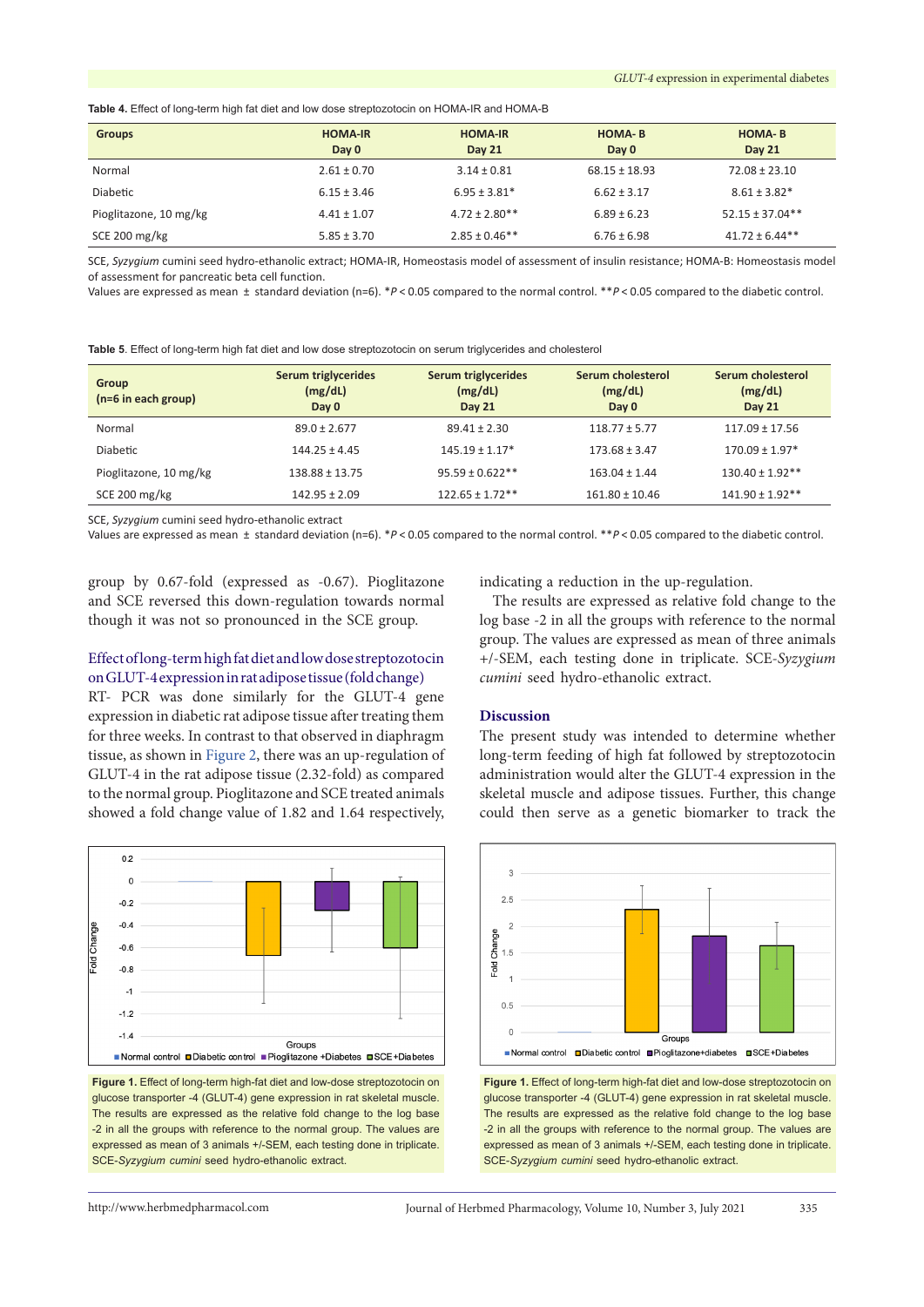#### Nadig et al

development of IR at a molecular level in the rat model. We observed a significant increase in fasting blood glucose, a decrease in beta-cell dysfunction, an increase in IR, an elevation in plasma lipids and a decreased GLUT-4 expression in diaphragm muscle of the diabetic rats as compared to the normal rats. These effects were reversed with pioglitazone and SCE treatment. Hence, we considered this model as a reliable and validated model to simulate induction of type-2 like diabetes in Wistar albino rats.

We observed only a 7 to 8% increase in body weight for diabetic rats from day 0 to 21. It can be due to streptozotocin, as it is known to reduce weight gain in similar models (15).

Insulin improves glucose tolerance by activation of PIP3-AKT pathway resulting in the translocation of intracellularly located GLUT-4 receptors to the membrane. GLUT-4 receptors facilitate the diffusion of glucose across the membrane in the cells of peripheral tissues such as the skeletal muscle and the adipose tissue (16). In this model, streptozotocin probably reduced the beta cell function by inducing the oxidative damage of islets of Langerhans and consequently the insulin levels (17). Further, highfat feeding selectively impairs insulin-stimulated glucose transport by reducing GLUT-4 translocation to the plasma membrane. This phenomenon is due to an acquired defect in insulin activation of PI 3-kinase, the first step in the insulin signaling pathway (18).

The increase in HOMA-IR and the down-regulation of GLUT-4 in the diaphragm (skeletal muscle) of the diabetic group could be due to the above-mentioned mechanisms. Pioglitazone group showed a significant reduction in the FBG but did not improve HOMA-IR, significantly although there was an up-regulation of the GLUT-4 expression in the skeletal muscle. However, similar studies with pioglitazone in high fat-induced IR have shown to improve both peripheral and brain insulin sensitivity (9,9). It appears that either the dose or the duration of treatment of pioglitazone could have been insufficient to reduce the overall IR in this model. SCE did not show a significant upregulation of GLUT-4 in skeletal muscle, although it has shown improved HOMA-IR significantly.

SCE reduced the HOMA-IR in this study, similar to the report by Sharma et al, wherein a decrease in IR and fasting blood sugar with an aqueous seed extract of this plant was shown. They attributed these effects to the alterations in the hepatic PPAR alpha and gamma (10). As per the manufacturer's certificate of analysis, SCE contains more than 20% of polyphenols and more than 2% of ellagic acid (data on file). Studies on pure commercial ellagic acid have shown to improve insulin sensitivity in skeletal muscle by upregulating GLUT-4 and PPAR gamma in *in vitro* studies (20). This seems to be the probable mechanism of action SCE.

The reduced HOMA-B (pancreatic beta-cell function) in the diabetic rats in this model can be explained to be due to the prolonged simulation of the pancreas in the initial stages of hyperglycemia as well as due to the action of streptozotocin. Our study demonstrated an improvement in HOMA-B with pioglitazone. Recent studies with pioglitazone have shown that in addition to an improvement in IR, this drug also improves betacell function in T2DM patients (21). Pioglitazone has also been shown to regenerate the beta cells in diabetic mice (22).

Hence, our study is a confirmation of this finding as not much literature in this regard is available on pioglitazone. SCE has also shown a significant improvement in beta-cell function, albeit not as much as that of pioglitazone. This may be attributed to the presence of polyphenols in SCE. Polyphenols like quercetin have been shown to be potent antioxidants protecting the beta cells from oxidative damage caused by streptozotocin (23).

One of the striking observations in our study was an upregulation of GLUT-4 in the rat adipose tissue as observed by the fold change. The same was not so with pioglitazone and SCE. This is in contrast to other studies which demonstrated a down-regulation of GLUT-4 expression in adipose tissue in diabetic animals (9,24,25).

This difference might be due to a longer duration of high-fat feeding (12 weeks vs. 2-4 weeks) or a difference in the strain, age, and sex of the animals used in our study as compared to the previous reports. Some studies on transgenic mice have established that in the event of an increase in whole-body IR, moderate over-expression of GLUT-4 is seen in adipose tissue as a compensatory mechanism to improve insulin sensitivity (26,27). Our observations could also be due to similar reasons. This effect was not so pronounced in the pioglitazone and SCE groups in this aspect as these two drugs reduced the whole-body IR as seen by decreased HOMA-IR. This further validates the hypothesis that up-regulation could have been a compensatory mechanism.

In comparison with the previous studies that used a shorter duration of high-fat diet (2-4 weeks) followed by low dose streptozotocin (9,10), our study showed a similar increase in IR. However, the magnitude of IR in the diabetic group was three times (9) and six times (10) than normal control, while our study showed twice than normal group animals. In addition, these short-duration models were characterized by hyperglycemia and hyper-insulinemia, which typically mimics early T2DM in humans in contrast to our study where there was hyperglycemia and reduced insulin levels similar to late T2DM (28). As far as genetic markers were concerned, Gandhi et al (9) demonstrated a down-regulation of PPAR gamma expression in the adipose tissue of the skeletal muscle, which was similar to that reported in our study. There was also a downregulation of GLUT -4 in the adipose tissue, an effect in contrast to our observations, the likely reasons for which are explained above.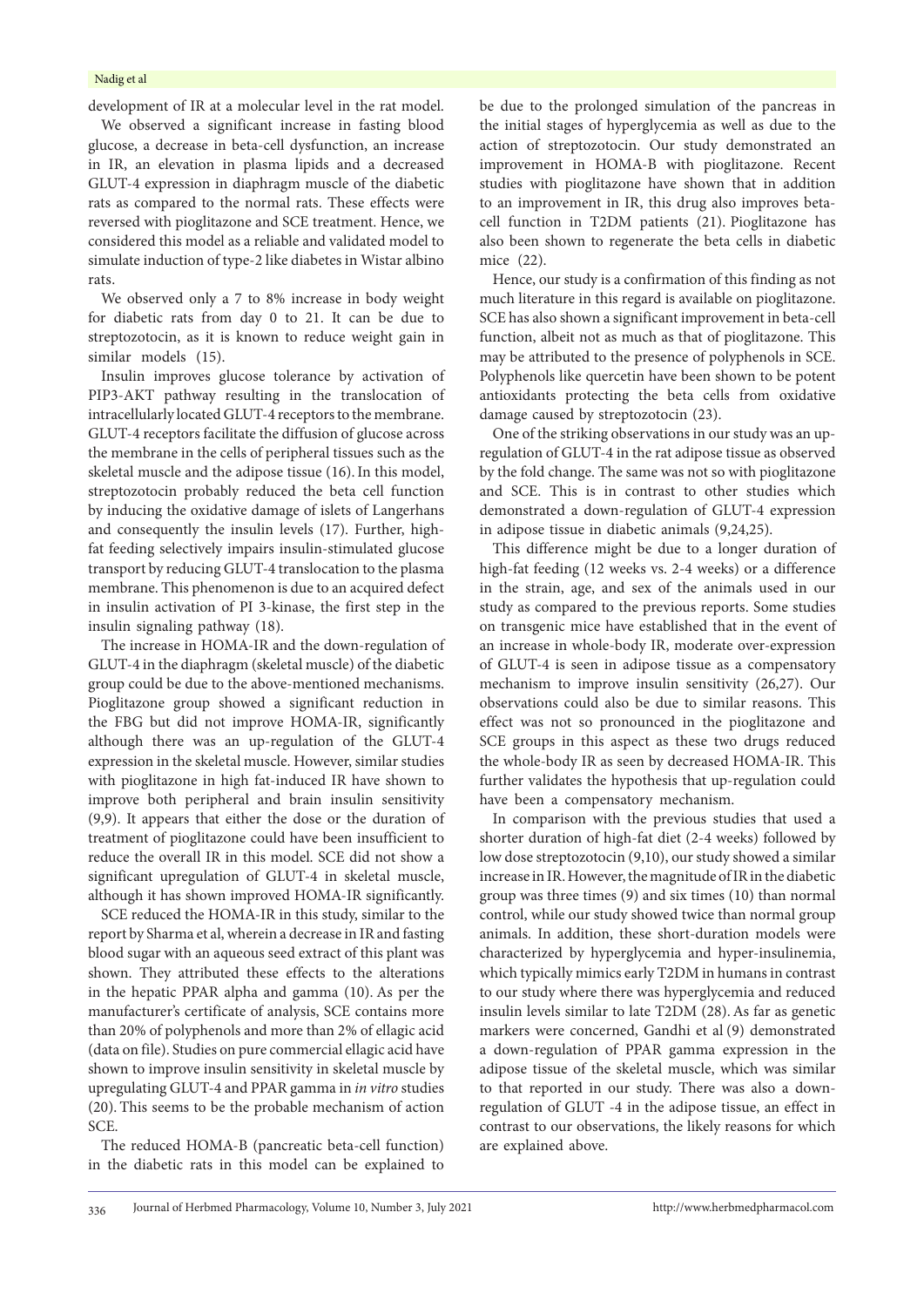### **Conclusion**

High-fat diet in the form of vanaspati ghee and coconut oil in the ratio of 3:1 (v/v), in addition to standard chow for 12 weeks followed by a dose of 35 mg/kg streptozotocin seems to be a suitable T2DM model to screen novel insulin sensitizers that brings about altered GLUT-4 expression in the skeletal muscle and adipose tissues. This study established that long-term high-fat feeding down-regulated GLUT-4 in the skeletal muscle but may up-regulate the same in adipose tissue. There are limited reports in this area, and it is worth exploring further. Extending the studies towards understanding the intracellular signaling pathways, particularly the PIP-3, AKT, and other pathways using microarrays could establish the underlying pathology in T2DM in younger patients, especially on the influence of various epigenetic factors such as diet and sedentary lifestyle. In this study, the antidiabetic activity of *S. cumini* hydro-ethanolic seed extract was also confirmed.

### **Limitations of the study**

The study provided data on six animals per group. As there were variations in the responses to high-fat feeding followed by streptozotocin and mortality, a larger number of at least 8-10 would have minimized the standard deviations and standard errors of mean. RT-PCR could also have been carried out with tissues from all the six animals but owing to limited resources, not all were tested.

#### **Acknowledgement**

The authors are thankful to the management, the principal for providing the necessary infrastructure and all the faculty members of the department of pharmacology for the support in conducting the experiments.

#### **Authors' contributions**

PD conceived the idea, research hypothesis and the protocol for the experiments, contributed to the development, and drafted the manuscript. MA conducted the work, analyzed the results, and contributed to manuscript writing. KMS contributed to conducting animal experiments.

### **Conflict of interests**

The authors declare no conflict of interest.

### **Ethical considerations**

The study was approved by Institutional Animal Ethics committee (IAEC) of Vydehi Institute of Medical science and Research Centre (VIMS&RC), Bangalore, India (VIMS/IAEC/2016/01). Ethical issues of plagiarism, misconduct, data fabrication, falsification, double publication or redundancy have been completely observed by the authors

### **Funding/Support**

The study was conducted under the research grant

received from Rajiv Gandhi University of Health Sciences, Bangalore (Order 059/2016-17 grant no. M087).

#### **References**

- 1. Diagnosis and classification of diabetes mellitus. Diabetes Care. 2011;34 Suppl 1:S62-9. doi: 10.2337/dc11-S062.
- 2. Ormazabal V, Nair S, Elfeky O, Aguayo C, Salomon C, Zuñiga FA. Association between insulin resistance and the development of cardiovascular disease. Cardiovasc Diabetol. 2018;17(1):122. doi: 10.1186/s12933-018-0762-4.
- 3. Bouzakri K, Koistinen HA, Zierath JR. Molecular mechanisms of skeletal muscle insulin resistance in type 2 diabetes. Curr Diabetes Rev. 2005;1(2):167-74. doi: 10.2174/1573399054022785.
- 4. Klip A, Sun Y, Chiu TT, Foley KP. Signal transduction meets vesicle traffic: the software and hardware of GLUT4 translocation. Am J Physiol Cell Physiol. 2014;306(10):C879-86. doi: 10.1152/ajpcell.00069.2014.
- 5. Corrêa-Giannella ML, Machado UF. SLC2A4gene: a promising target for pharmacogenomics of insulin resistance. Pharmacogenomics. 2013;14(8):847-50. doi: 10.2217/pgs.13.45.
- 6. Stenbit AE, Tsao TS, Li J, Burcelin R, Geenen DL, Factor SM, et al. GLUT4 heterozygous knockout mice develop muscle insulin resistance and diabetes. Nat Med. 1997;3(10):1096- 101. doi: 10.1038/nm1097-1096.
- 7. Srinivasan K, Viswanad B, Asrat L, Kaul CL, Ramarao P. Combination of high-fat diet-fed and low-dose streptozotocin-treated rat: a model for type 2 diabetes and pharmacological screening. Pharmacol Res. 2005;52(4):313- 20. doi: 10.1016/j.phrs.2005.05.004.
- 8. Munshi RP, Joshi SG, Rane BN. Development of an experimental diet model in rats to study hyperlipidemia and insulin resistance, markers for coronary heart disease. Indian J Pharmacol. 2014;46(3):270-6. doi: 10.4103/0253- 7613.132156.
- 9. Gandhi GR, Jothi G, Antony PJ, Balakrishna K, Paulraj MG, Ignacimuthu S, et al. Gallic acid attenuates highfat diet fed-streptozotocin-induced insulin resistance via partial agonism of PPARγ in experimental type 2 diabetic rats and enhances glucose uptake through translocation and activation of GLUT4 in PI3K/p-Akt signaling pathway. Eur J Pharmacol. 2014;745:201-16. doi: 10.1016/j. ejphar.2014.10.044.
- 10. Sharma AK, Bharti S, Kumar R, Krishnamurthy B, Bhatia J, Kumari S, et al. Syzygium cumini ameliorates insulin resistance and β-cell dysfunction via modulation of PPAR, dyslipidemia, oxidative stress, and TNF-α in type 2 diabetic rats. J Pharmacol Sci. 2012;119(3):205-13. doi: 10.1254/ jphs.11184fp.
- 11. McAuley K, Mann J. Thematic review series: patientoriented research. Nutritional determinants of insulin resistance. J Lipid Res. 2006;47(8):1668-76. doi: 10.1194/jlr. R600015-JLR200.
- 12. Jana K, Bera TK, Ghosh D. Antidiabetic effects of *Eugenia jambolana* in the streptozotocin-induced diabetic male albino rat. Biomark Genom Med. 2015;7(3):116-24. doi: 10.1016/j.bgm.2015.08.001.
- 13. Matthews DR, Hosker JP, Rudenski AS, Naylor BA, Treacher DF, Turner RC. Homeostasis model assessment: insulin